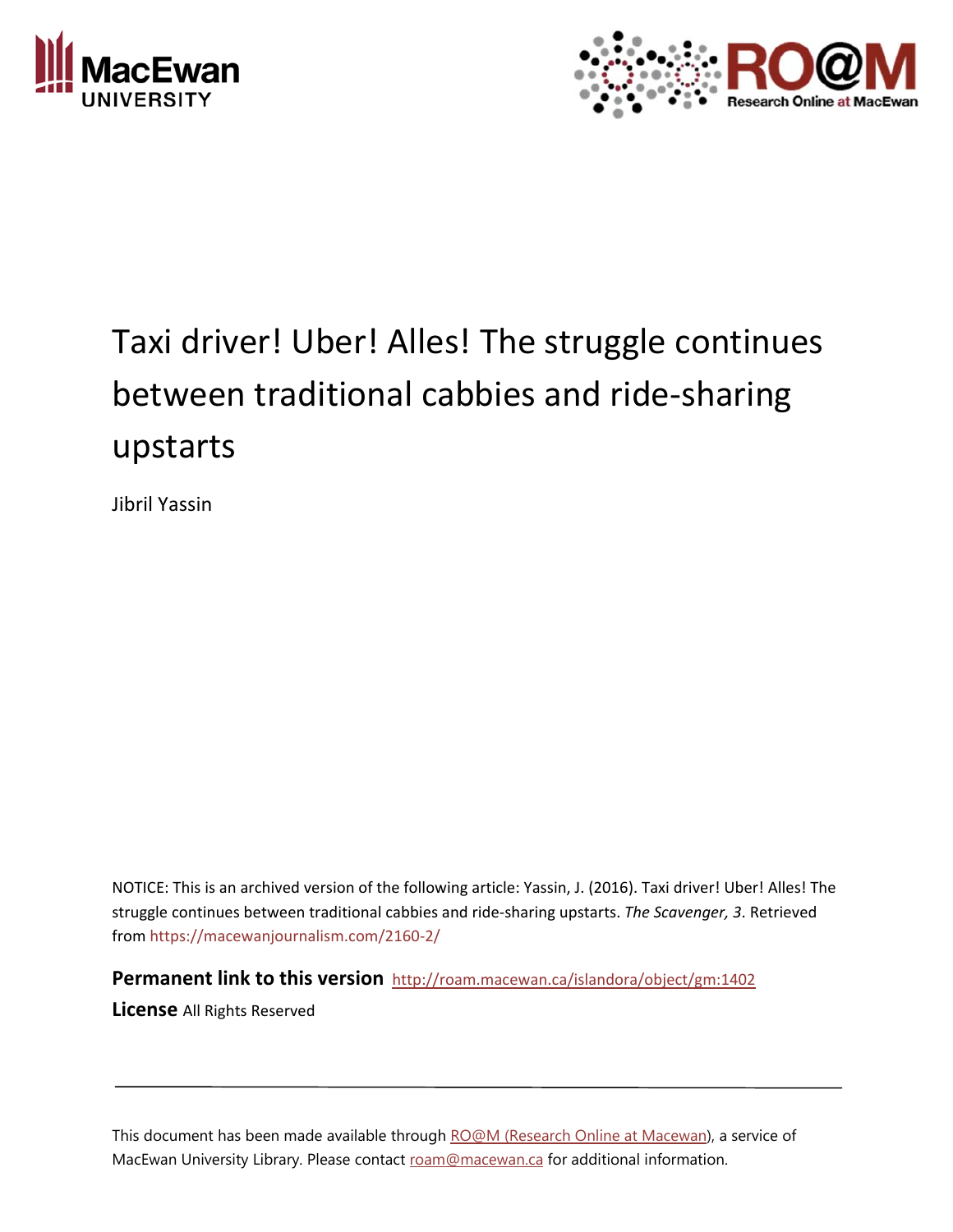## Taxi driver! Uber! Alles!

## The struggle continues between traditional cabbies and ride-sharing upstarts



*By Jibril Yassin*

*A line of taxis used to be a fairly rare sight. Now, business has slowed and cabs are plentiful. (Jibril Yassin)*

T IS GAME night down at the Century Park Transit Centre, and there should be more cabs parked and waiting. But just two yellow cabs sit in the massive Park and Ride lot, while waves of sports fans, just off the train from Rogers Place, head to their rides. When the waves stop, the cabs remain, empty and still waiting.

Five years ago, there might have been a fleet of cabs waiting, like patient dogs for their masters.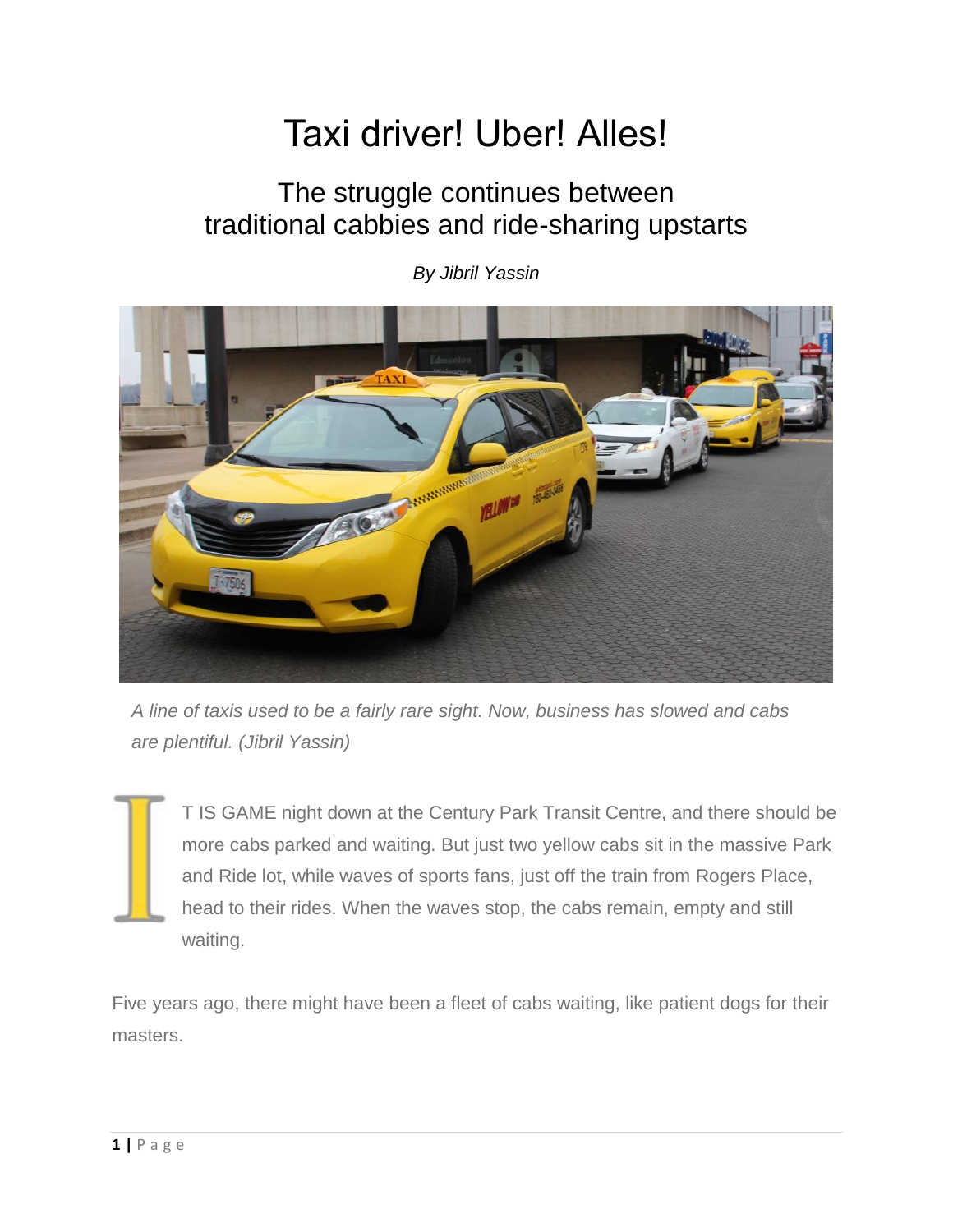Edmonton is a city with a metro population just under 900,000, a good majority clustered in the central part of the city. For many of these people, public transit and taxis make up a necessary service. But this necessary service has its share of problems. Until a few years ago, late-night bus service was non-existent, so people had to rely on cabs.

Now, any local hub of cab activity is suffering.

For example, the cab-hailing area by the University of Alberta's HUB Mall, once teeming with cars and vans, is a shadow of its once-glorious self. Downtown presents a similar picture: A few cabs parked outside the Fairmont Macdonald hotel; a few more at the Westin; some at the Courtyard by Mariott.

You can still see a flurry of action at closing time at the bars or at the ends of events, but not just yellow cabs or white Co-Ops. More often than not, you see newer looking vehicles inconspicuously sporting "U" (for Uber) decals or emblazoned with massive "TappCar" logos that could likely be seen from space.

The rideshare game has changed.

For the last year or two, Sayed Khadr has been watching his taxi business slow down. For six years, he worked full-time as a driver, moving into the industry when his previous employer, which specialized in fibreglass construction, shut down. He says he never complained about his business for most of that time, and was happy with what he was earning.

But things took a wrong turn, when Uber came along.

A lot of drivers took a hit when the app-controlled rideshare was introduced into the market, and they breathed a sigh when Uber was banned. Then, in July 2016, the app was reintroduced, after the province and city rewrote laws governing vehicles for hire. The idea was to create a framework for keeping Uber honest and safe for their drivers and their customers. The hope was that the legislation would even the odds.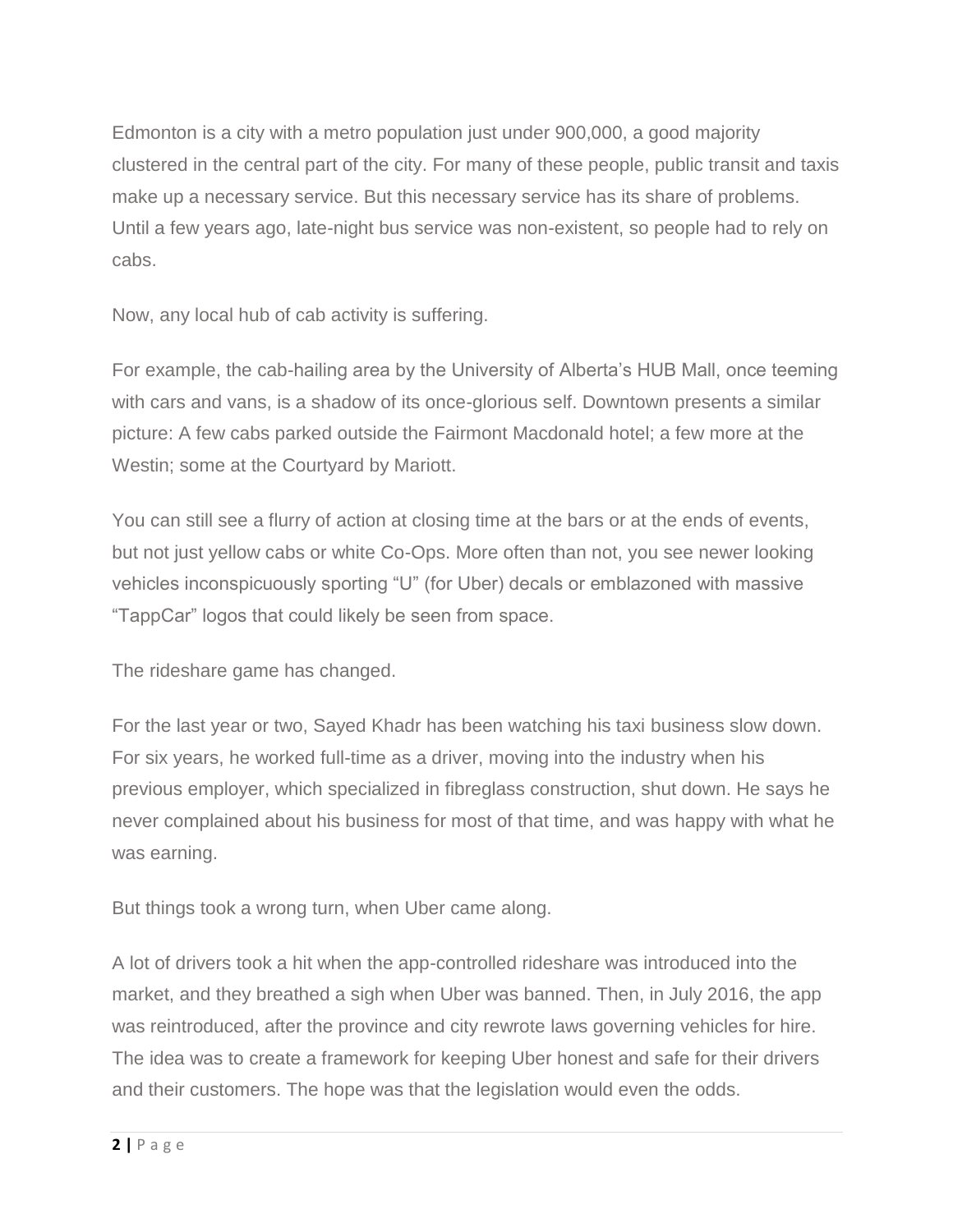Yet, cab drivers like Khadr say the deck is still stacked against them, and that they are waiting longer and longer to make trips.

"They're killing our business," Khadr says. "Still, I work the same hours but I can't make that much money."

After this winter, he says he may look for other job opportunities.

"It's very hard to survive now."

Umrao Ghinger knows what Khadr is talking about. He has been a part-time driver for 10 years, often working only in cold weather, when his tent-rental business slows down. Ghinger rents a "plate" – or taxi licence – and he barely makes enough to break even, when you take into consideration rental fees. In about three days, he says he, can make just \$300 – a haul once thought unthinkably low. With his advancing age, he says, he's wary of how much longer he can stay with it.

"Money-wise," he says, "if you see the hours we put in, it's only a \$4 or \$5 an hour job."

Talk to 10 cabbies, a Yellow Cab rep said to me over the phone, and you'll get 10 different stories. Yet multiple drivers can all agree on one thing: thanks to such factors as the slow economy and the emergence of new competitors, business is the slowest it has been in years.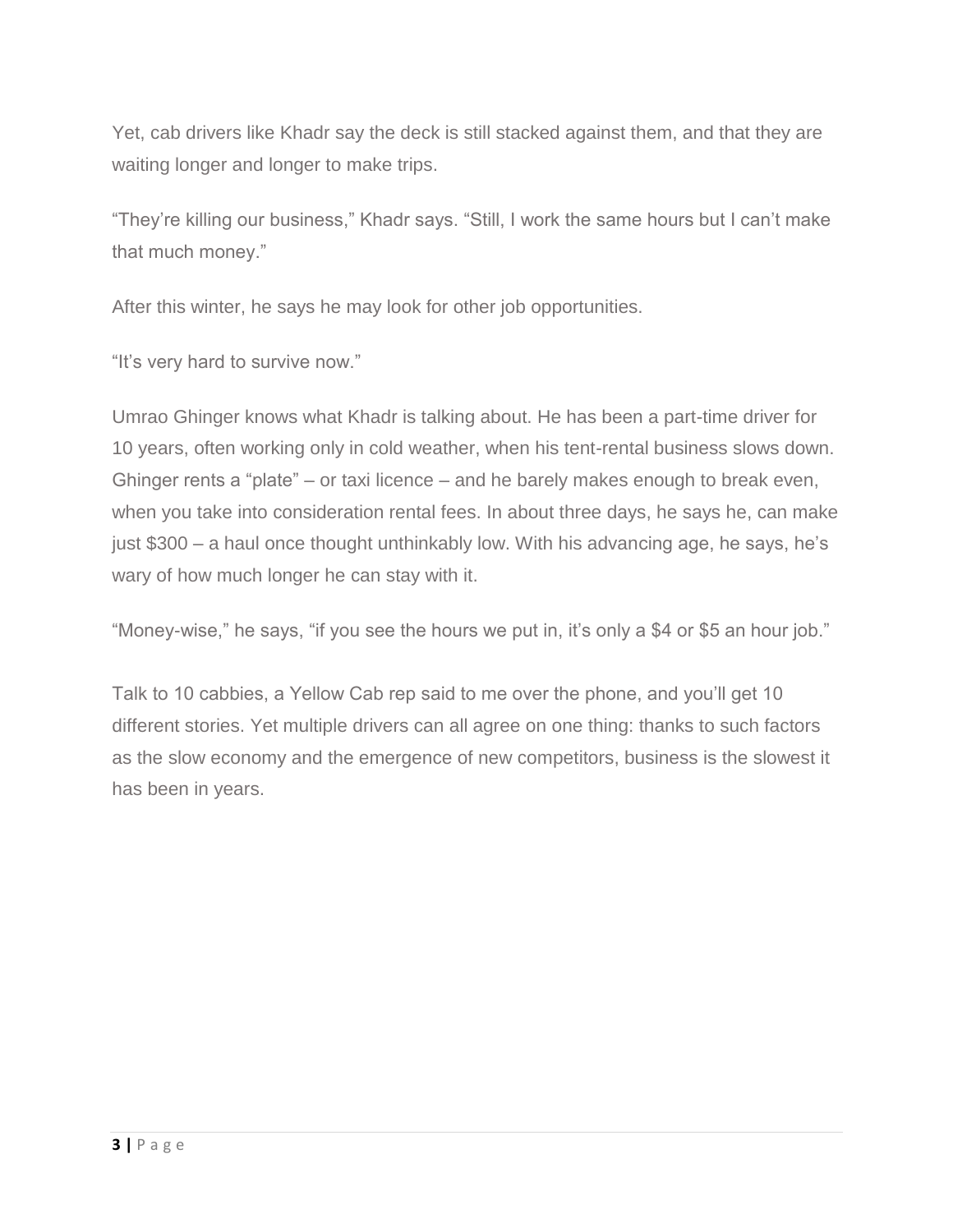

*A TappCar in downtown Edmonton. (Courtesy Mack Male)*

HIS IS A very tough time for drivers, says Phil Strong, president of Greater Edmonton Taxi Service, which comprises fleets such as Yellow Cab, Barrel Taxi, Checker Cab and Prestige Cab.

"They have all taken a pay cut because of the recession and the entry of other vehiclefor-hire suppliers into the equation. In the end, you can hope the economy turns around, and you get back to your pay. It's hard but the difference is a lot of people have been laid off but drivers haven't necessarily been laid off.

"They just have to accept a smaller share of the pie, which is unfortunate, but they can at least put bread and butter on the table."

It hasn't always been this way.

In November 1945, Walter Miller and Joe Ferraro bought McNeill's Taxi Ltd. and renamed it Yellow Cab. The two operated just 16 units from the Hotel Macdonald. Yellow Cab grew, absorbing other taxi fleets to form GETS. There are other cab companies, such as Co-Op, but GETS is the only one that operates multiple taxi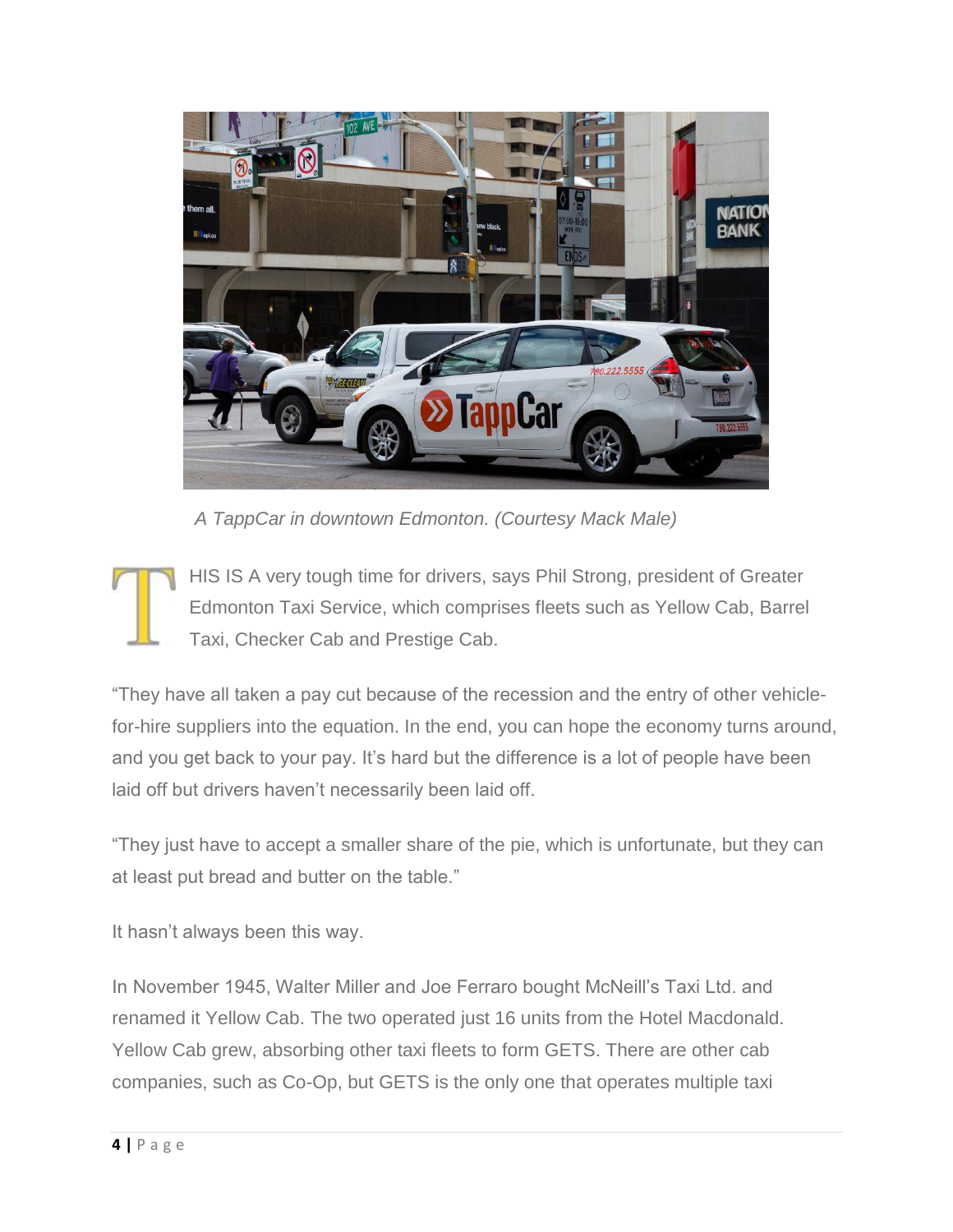brands. As a result, it has, on occasion, been called a cartel by competitors and the public alike.

The emergence of companies like Uber and TappCar, in 2015 and 2016, represents a different kind of challenge.

Uber claims it is a technology platform, not a taxi company and therefore is not subject to the fees and controls of taxi companies. The Associated Press agrees, and in news stories refuses to call the company a "ride-sharing" organization. The correct term, the news service argues, is "ride-hailing."

With your smartphone, you touch a button and hail a car, and it takes you where you need to go. Out on the street, you wave your hand and hail a cab, and it takes you where you need to go – sometimes. Edmonton used to be a notoriously difficult place to get a cab. You phoned and you waited, or you hailed and they ignored you. But not anymore.

When a new, aggressive competitor moved in, a complacent industry didn't stand a chance.

Don't mistake the Uber-taxi struggle with David and Goliath, though; the local, entrenched, money-grabbing giant versus the scrappy, generous, little startup. Uber may be willing to give free rides or deliver pizza to win back frustrated customers – even if it means flouting a few regulations. But it's a corporate giant much like Google or Facebook when they started out.

Now, operating in the space between taxis and Uber, we have TappCar. A regulated service that aims to provide drivers with such previously unheard-of benefits as pensions and health benefits, it means to be the proverbial best-of-both-worlds.

Yellow Cab's official position is that Uber's and TappCar's refusal to abide by the taxi industry's rules and regulations puts them outside the system and the industry, and makes them the enemy.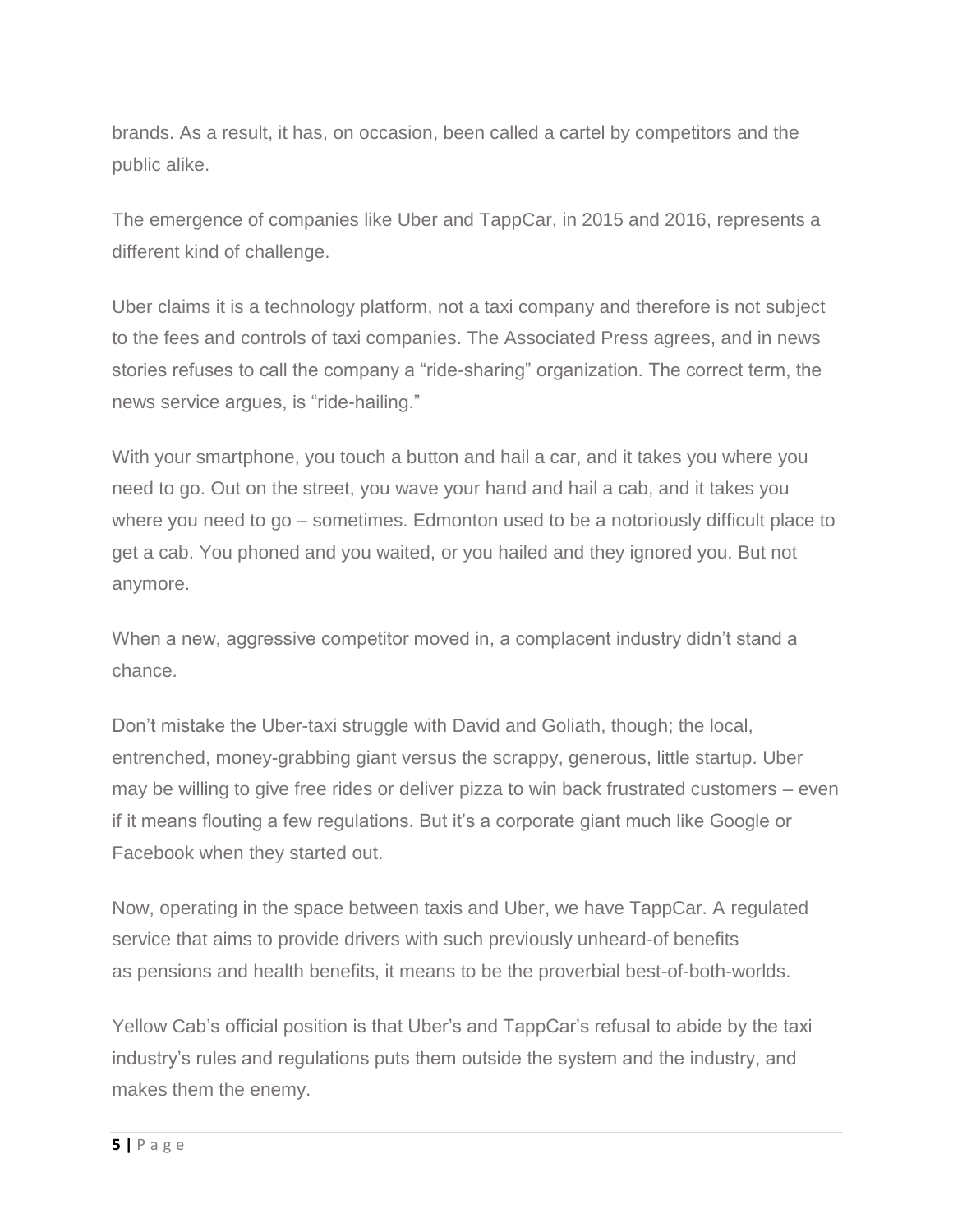

*Mobile apps, like this one for Uber, have helped change the business. (Courtesy Mack Male)*

MAILS TO Uber Canada spokesperson Jean-Christophe de Le Rue, inquiring about their official stance on the competition, went unanswered. Yet, when asked how he would respond to cab drivers, Uber Toronto general manager Ian Black told the *National Post* that it was best to make "policy to serve the

public, not the entrenched."

Similarly, talking to the CBC, Uber spokeswoman Lauren Altmin answered Edmonton cab-industry criticism with: "For decades, the Canadian taxi industry cared nothing about working to serve residents and visitors. Rather than make an effort to listen and meet consumer expectations of quality, safety and reliability, they're undertaking a smear campaign to protect their cartel."

The taxi industry took this as a declaration of war.

Cabbies' major point of contention with the ridesharing companies has nothing to do with service, but with what the competition does to the value of their taxi plates.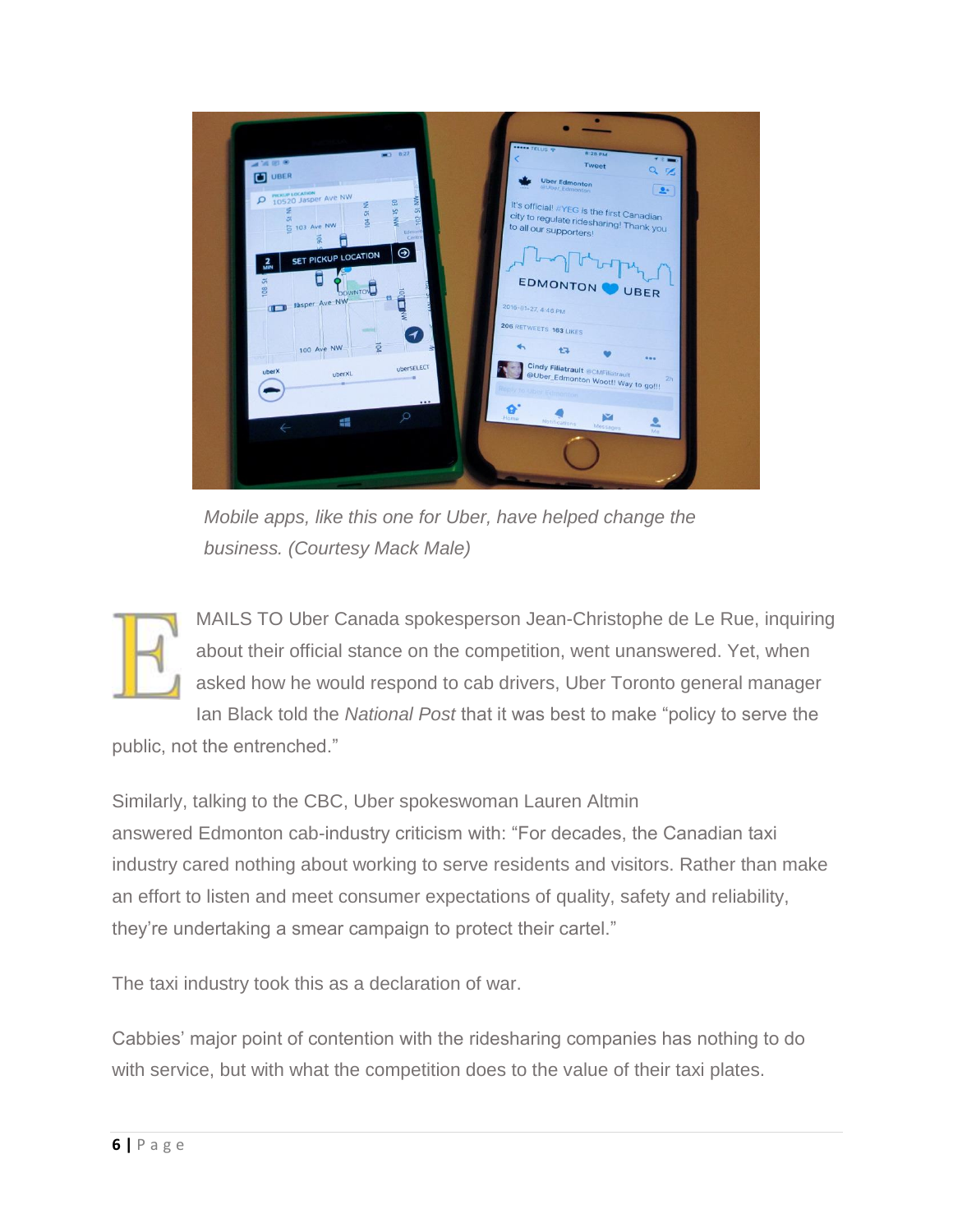Uber and TappCar, not being taxi companies, do not require plates, or permits, for each of their cars. This removes a major operating expense and, cabbies argue, gives them an unfair competitive advantage.

The city caps the number of available taxi permits at 1,319. Capping plates keeps the market from getting flooded and ensures drivers can make living wages. Assigning a driver to a car and a car to a plate means cabbies are traceable and accountable; if anything goes wrong, they can be easily found. And the number of plates, and cabs, can rise with demand.

The system was introduced in 1995 and, over the next 2o years, a conflict arose. The number of plates only increased roughly 10 per cent, by just 134. However, in the same period, Edmonton's population jumped by a little more than a third, from 616,306 to 899,447.

In 2015, the ratio of taxi cabs per person was at 1.5 per 1,000 people.

Meanwhile, the value of plates was skyrocketing and creating a lucrative resale market. Plates that had been sold by the city for \$400 were being sold again for \$150,000 or more. Plate owners found themselves sitting on investments that they were not interested in losing.

One of the consequences of this inflation in the value of permits is that more than half the cab drivers in Edmonton don't own their plates. Instead, owners rent out their plates to drivers, who pay rental and licensing fees, along with gas and any vehicle-related damages. If every cab owner is an independent contractor, the renters are subcontractors. Many drivers like Sayed and Umrao pay enormous rental fees. So, when business slows down, the challenge to break even grows larger.

Edmonton's taxi business had become a powder keg waiting for the right spark. By winter 2015, drivers were left with no choice but to protest. They slowed traffic. They stormed City Council meetings. They took off their shirts. Their protests left no room for alternative proposals; better practices had to be put in place.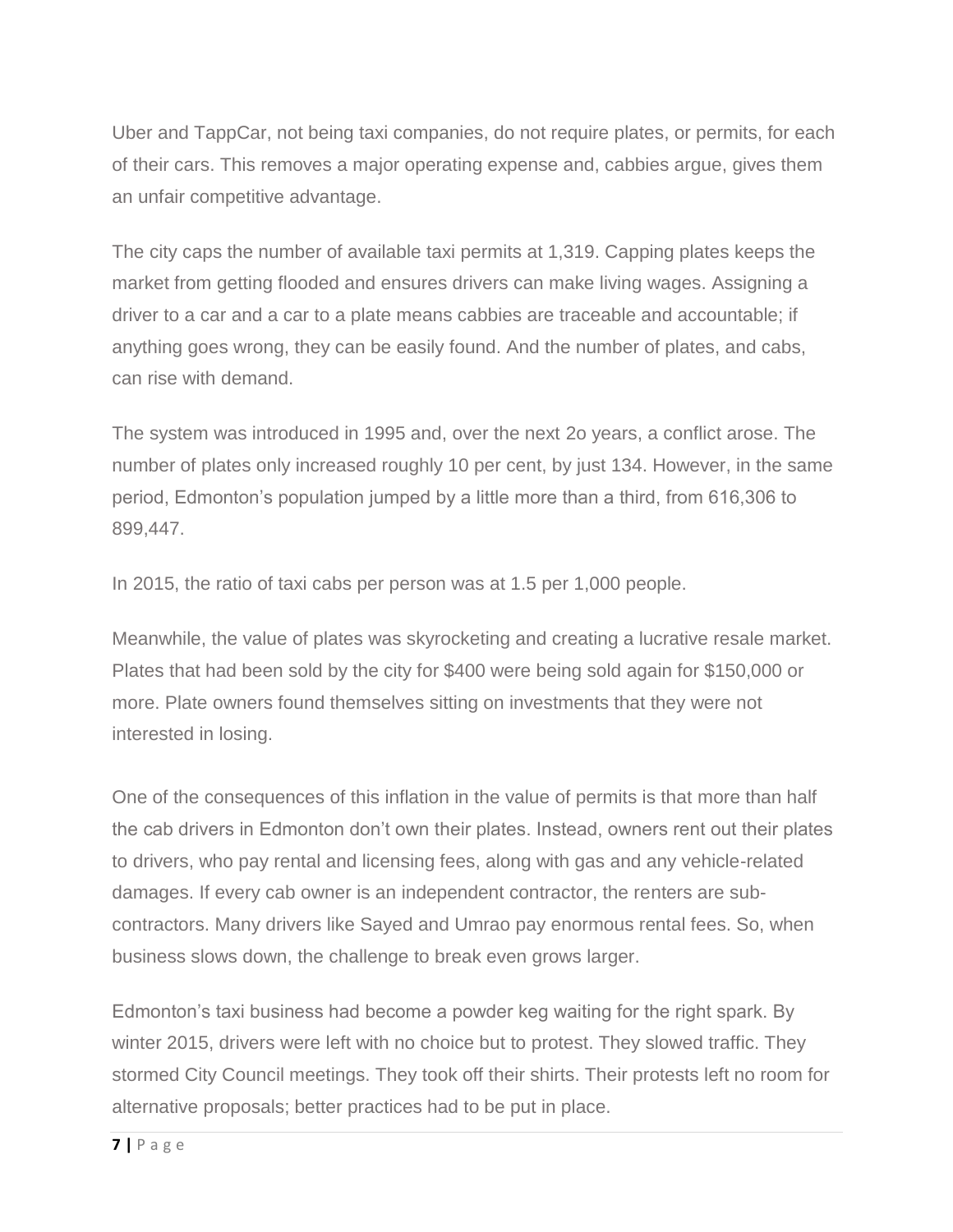"We were very peaceful," Balraj Manhas, then president of the United Cabbies Association told *VICE* in 2015. "We caused no disruption in the traffic but, if it goes on, drivers will be getting mad,

"We will have some pressure to block the roads or go into rush hour traffic. It can be a mess in this city. We don't want that."

Strong wasn't involved in the protests but he says he did agree they were necessary.

"You have to understand, drivers are all independent businesspeople. When they feel threatened, they get emotional. They have families to feed, and sometimes it results in this sort of thing. It's the same as anybody who's got their own job and doesn't depend on an organization to pay them every two weeks.



"Did they do the right things? Who knows. This is the West, but it's not the Wild West."

*The "U" symbol in the windshield is all that identifies an Uber driver. (Jibril Yassin)*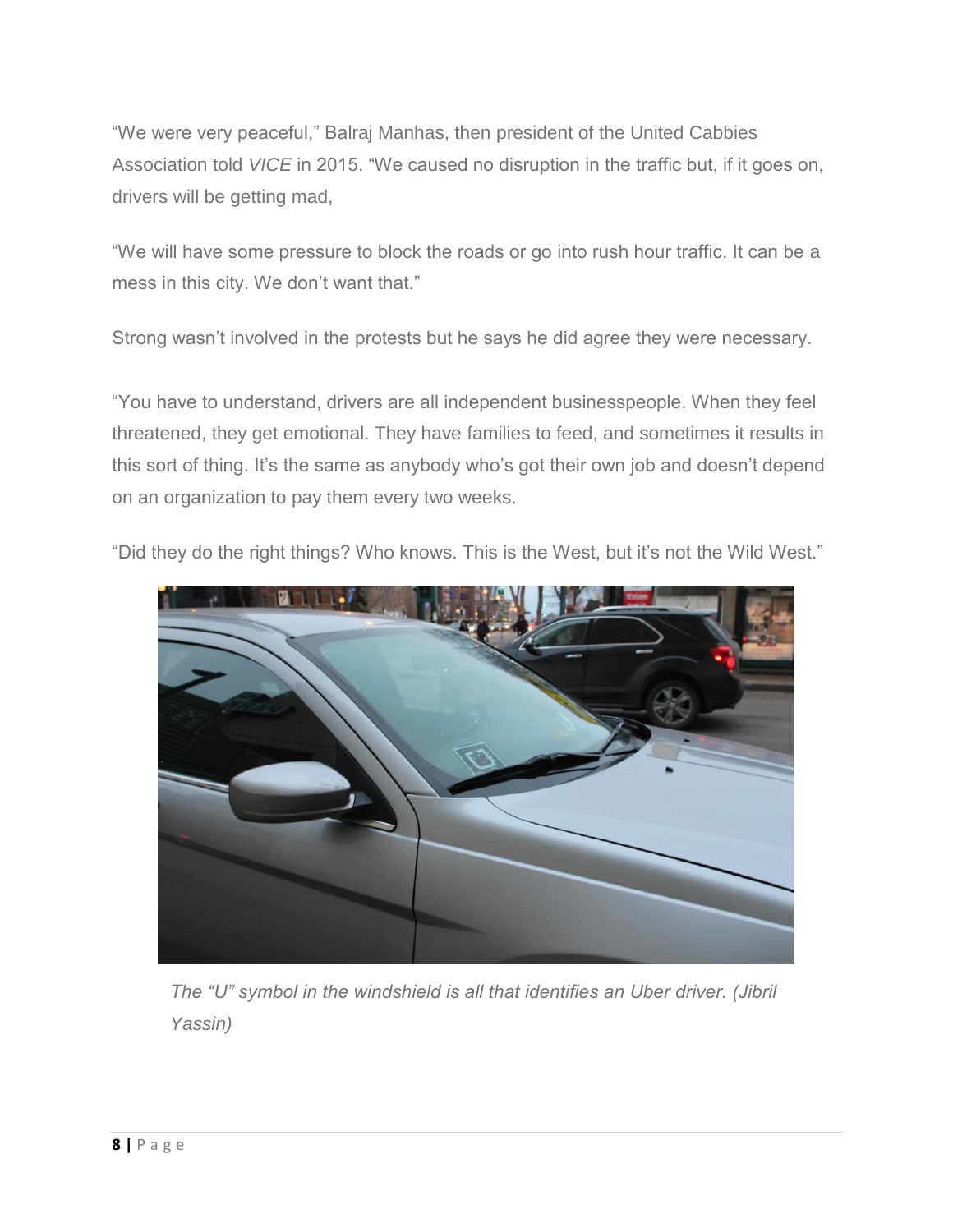

ARLIER THIS year, the city began to comply with the drivers' demands by introducing new legislation intended to curb insurance-ducking by the ridesharing industry – another bone of contention with cabbies, whose insurance is strictly regulated, and expensive. The new rule requires Uber

and TappCar drivers to undergo strict police checks and acquire Class 1, 2, or 4 licences – the same as cab drivers are required to have.

"I don't think we're throwing our cab drivers to the wolves," City Councillor Scott McKeen told the *Edmonton Journal* in January, when the new bylaw was passed.

However, since then, many Uber drivers have been hit with non-compliance tickets over insurance and vehicle-for-hire issues. The company was shut out of Edmonton International Airport over safety issues that, once again, stem from insurance and ridesharing.

In some ways, taxies and ridesharing services have more in common than ever, with pricing standardized and a driver base no longer unique to each platform. Many former cab drivers have jumped ship in hopes of a better deal.

Still, Strong says he hopes the city will go back and rework the vehicle-for-hire bylaws to truly level the playing field.

"Well, it's obviously a little disappointing, but they can drive for who they want. Uber slashed their rates so many times, the model's not sustainable. They won't make a living and they'll come back to drive.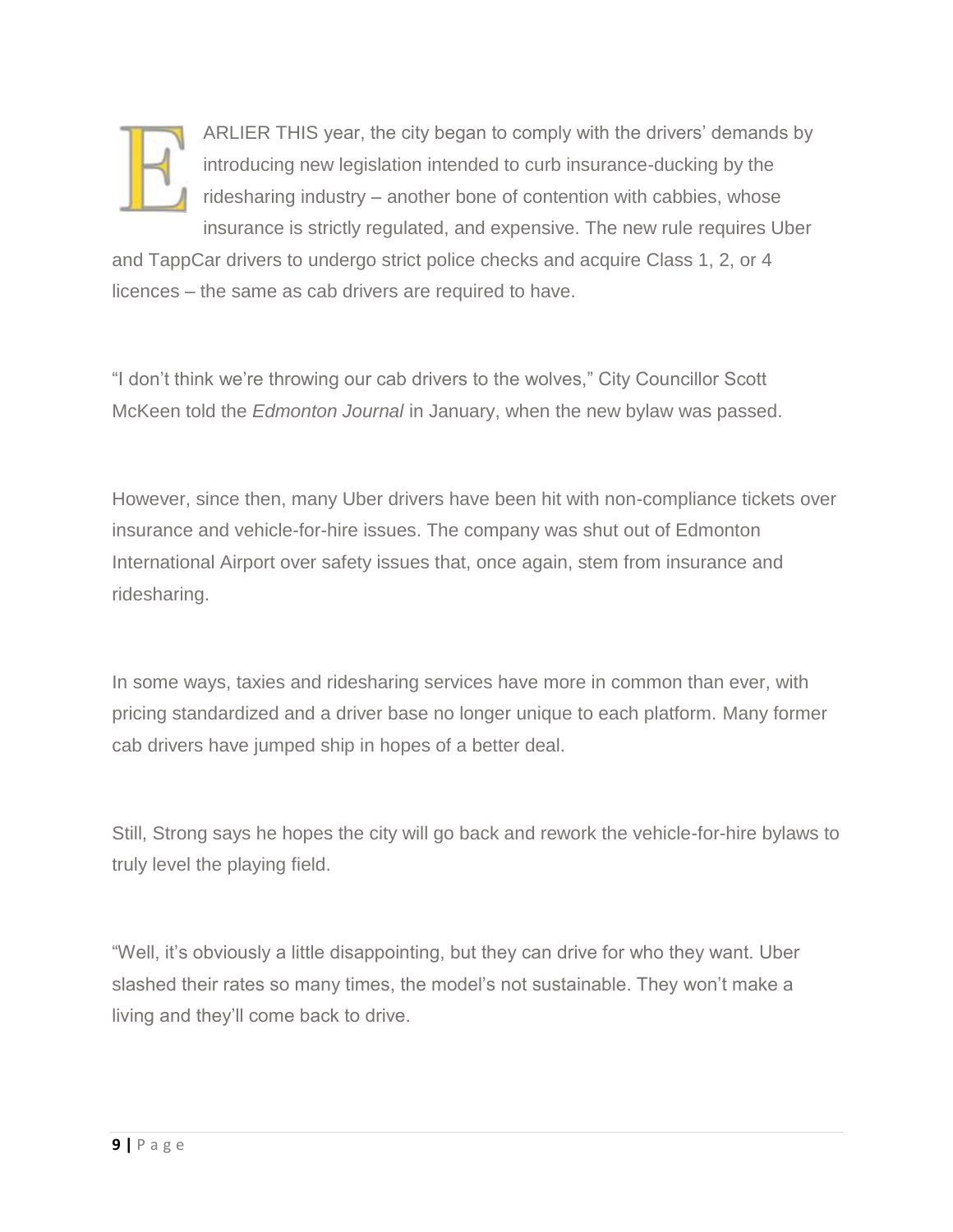"If you're not happy as a retail salesperson at some store, and you try some other store, what the heck? That's the way it goes. Then you might go back to the first store you were at – if you didn't burn your bridge."

Is it safe to say drivers would be welcomed back, no questions asked?

"I would doubt that," Strong says. "Some people did burn their bridge. Some people will be accepted back. That's a decision we make when people come back to the door.

"There's a lot of good drivers that are trying the other side of the fence. They always think the grass is greener."

Meanwhile, more transportation options are beginning to appear. ETS has started latenight service on some routes. A new LRT line is under construction. The city is planning more bike lanes.

The need for services like Yellow Cab, Prestige, Co-Op, TappCar or Uber will not evaporate – larger metropolitan cities such as Toronto and Montreal have proved that. But the car-hire businesses will enjoy smaller slices of the pie.

Now, the question is, Is it possible for the companies to co-exist as they compete for slices of that shrinking pie?

Strong declines to say what plans his company has for the future. But, in February, the United Cabbies Association laid out a 10-step plan to improve service in hopes of luring customers back. The list included: smiling at customers; offering passengers gum and water bottles; keeping their cars clean.